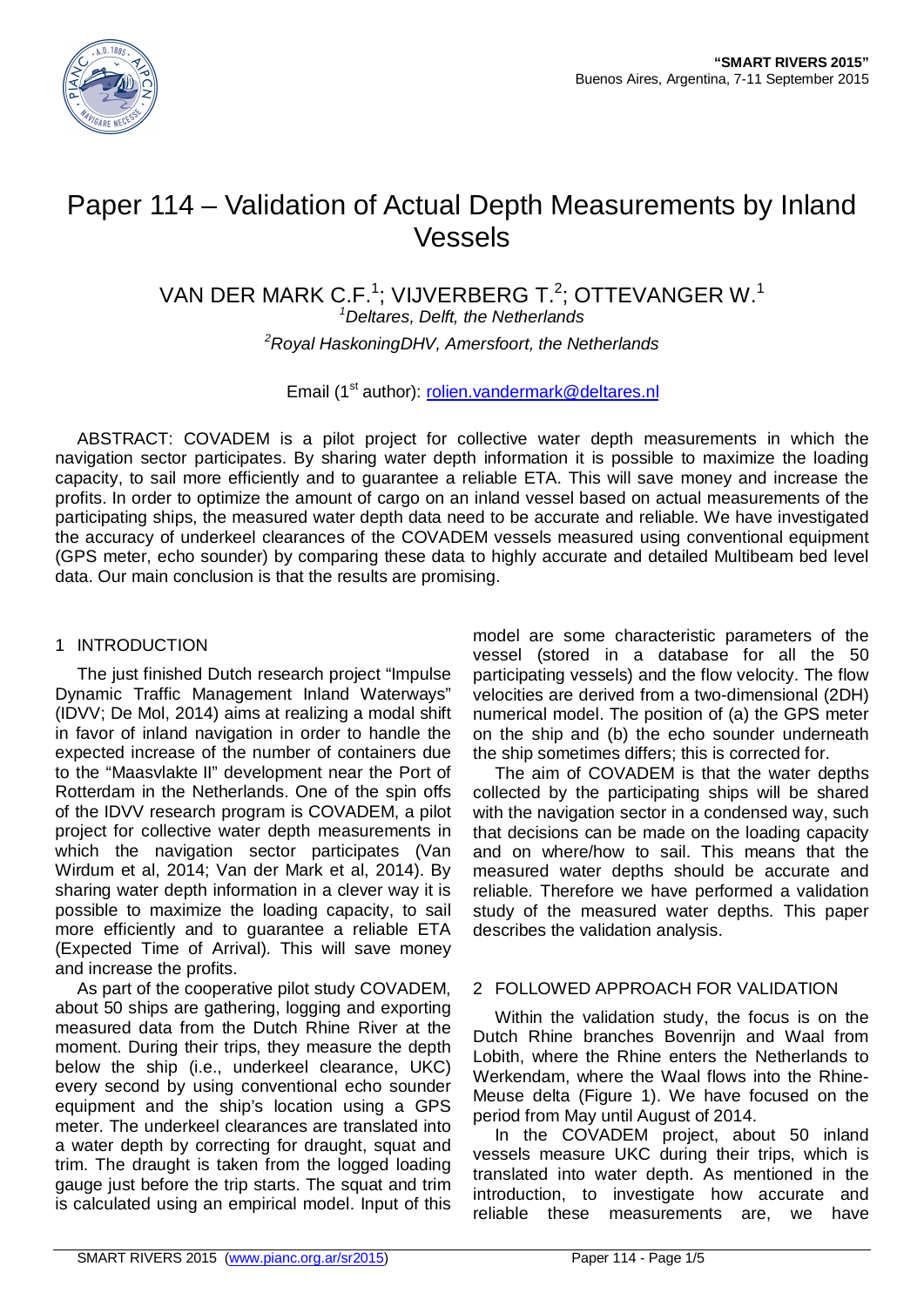

compared the COVADEM data to Multibeam data of the Dutch Rijkswaterstaat. Rijkswaterstaat is part of the Dutch Ministry of Infrastructure and the Environment, which is responsible for the design, construction, management and maintenance of the main infrastructure facilities in the Netherlands. As the manager of the navigation channel, Rijkswaterstaat measures the bed levels of the navigation channel on a regular basis using Multibeam echo sounder equipment. The most important research question of the comparison was: which accuracy is obtained with the COVADEM data, compared to the Multibeam data?

In short, the followed approach was as follows:

- a) COVADEM water depths are translated into bed levels (bed level  $=$  water level  $-$  water depth; see definition sketch in [Figure 2](#page-1-1)).
- b) COVADEM bed levels are compared to Multibeam bed levels.

Aspects that play an important role in the analysis are that both the water levels and the bed levels vary in time and space. Water levels rise and fall by discharge fluctuations. Bed levels change on different time scales due to morphological processes. Bedforms migrate towards downstream on a time scale of meters a day. On a somewhat longer time scale of days to weeks, a flood event may occur. During a flood event, the floodplains may overflow and become part of the river as well. The summer bed of the river will show sedimentation where the water flows into the floodplain and erosion where the water flows back again from the floodplain into the river. After the flood, this sedimentation-erosion pattern will slowly dampen out and migrate towards downstream.



<span id="page-1-0"></span>Figure 1: Overview of the Dutch Rhine branches (courtesy Anke Becker).

Water level (m+NAP) Bed level (m+NAP) Water depth (m)

Horizontal reference plane (= NAP)

<span id="page-1-1"></span>Figure 2: Definition sketch; note that both bed level and water level (and thus water depth) in rivers vary in time and space.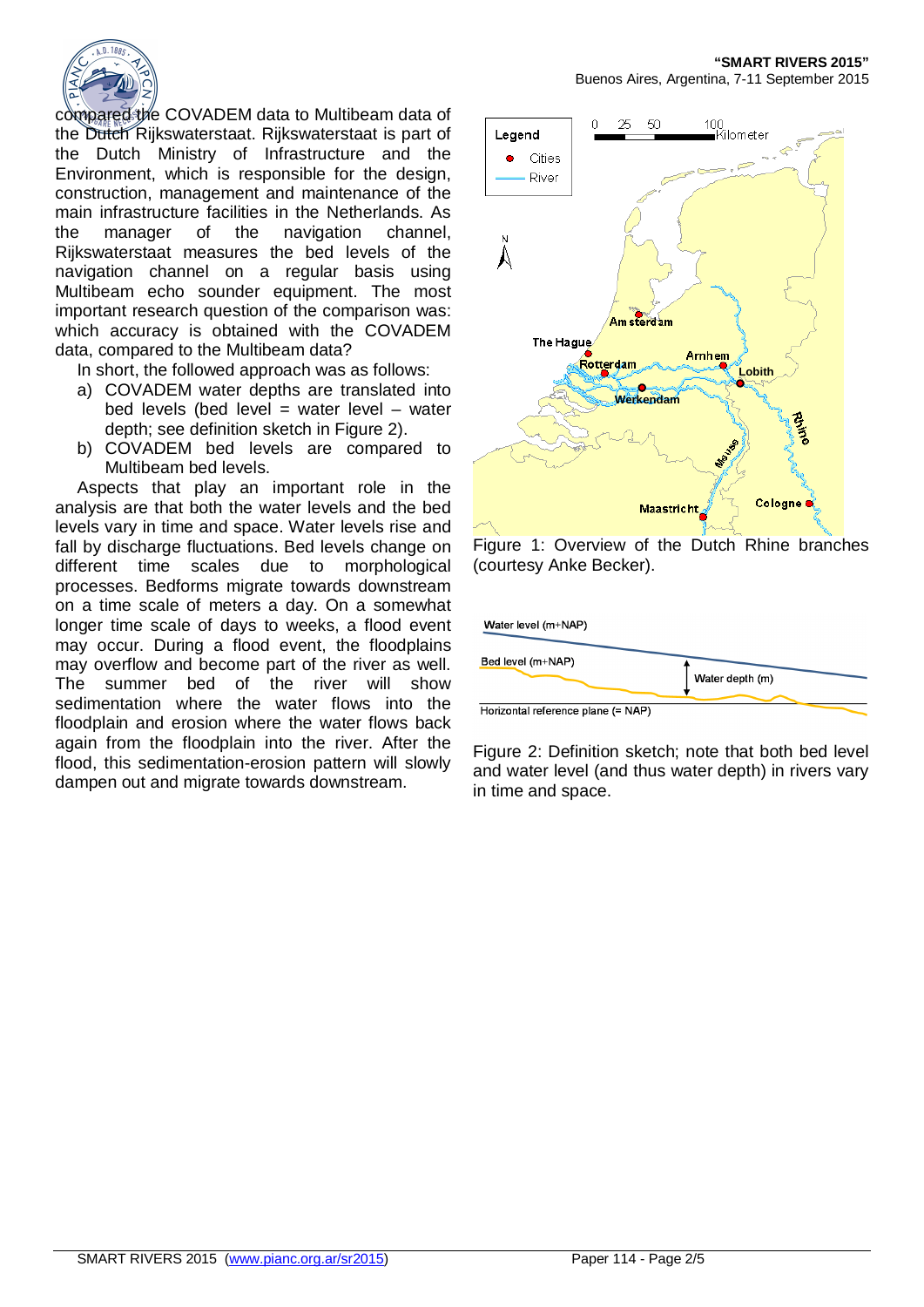

- · COVADEM water depth data.
- · Highly accurate Multibeam bed level data of 2014 of Bovenrijn and Waal branches on 1 x 1 meter raster, made available by Rijkswaterstaat (example in [Figure 3\)](#page-2-0). Each data set is an ASCII raster file, and is measured during a certain period, see the table below:

| <b>Number</b> | <b>Begin time</b> | <b>End time</b> |
|---------------|-------------------|-----------------|
| 83            | 22 April          | 1 May           |
| 84            | 5 May             | 13 May          |
| 85            | 19 May            | 28 May          |
| 86            | 2 June            | 13 June         |
| 87            | 16 June           | 26 June         |
| 89            | 14 July           | 24 July         |
| 90            | 28 July           | 5 August        |
| 91            | 11 August         | 20 August       |
| 92            | 25 August         | 3 Sept          |

Water level data at 6 measuring stations between Lobith and Werkendam. The water levels along the river are measured every ten minutes.

## *3.2 Translation COVADEM depths into bed levels*

To translate the COVADEM water depth into bed levels, we need to obtain the measured water level both at the same location and at the same moment in time as the water depth. Therefore we interpolated in time and space between the measuring stations.

### *3.3 Comparison COVADEM bed levels with Multibeam bed levels*

The river bed can be very dynamic, since bed patterns migrate through the river. At a certain location, the bed level can be significantly different a few days later. Therefore, it is important that the COVADEM bed levels are compared to Multibeam data at the same location and same moment in time, as much as possible. Same location is easy to realize as X and Y coordinates of both datasets are available. Same location ánd same time step is theoretically impossible, since Rijkswaterstaat does not sail right behind each COVADEM vessel. Therefore, we selected the raster file that was nearest to each COVADEM bed level. This means that the moment in time in the comparison deviated at most about a week. During a week the bed may change because bedforms migrate, which affects the comparison.



**"SMART RIVERS 2015"**

<span id="page-2-0"></span>Figure 3: Example of a Rijkswaterstaat Multibeam data set. Morphological bend processes can be seen, as well as bedforms and ripples.

## 4 VISUALISATION OF RESULTS

For the purpose of visualization and analysis we sorted the resulting data by means of trips of individual ships. A vessel sails from A to B with or without cargo; this is defined as 1 trip. This same ship starts a new trip a couple of days later with a new destination and new cargo.

With about 50 ships participating during May and August 2014, we obtained more than 500 trips. The results for each trip are plotted in 3 different figures:

- 1. View from above (example in [Figure 4\)](#page-2-1).
- 2. Longitudinal profile of bed levels in which both the COVADEM data and the Multibeam data are plotted, together with a plot of the difference between the two (example in [Figure 5](#page-3-0)).
- 3. Scatter plot COVADEM bed level versus Multibeam bed level (example in [Figure 6](#page-3-1)).



<span id="page-2-1"></span>Figure 4: Example of view from above of a COVADEM trip measurement.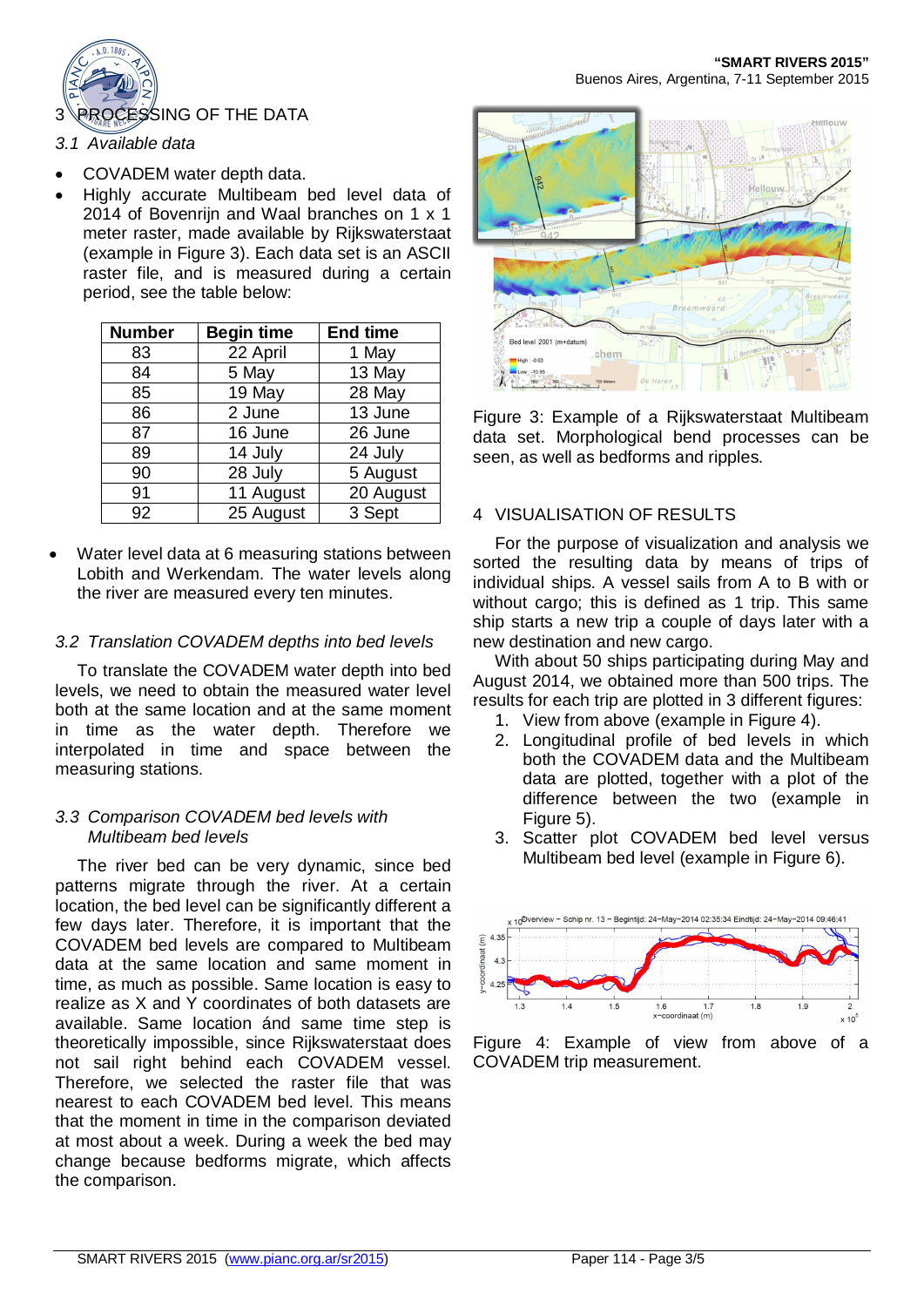

<span id="page-3-0"></span>Figure 5: Example of longitudinal profile of measured bed levels; COVADEM bed levels in blue, Multibeam bed levels in red (top), and the difference between these (down).



<span id="page-3-1"></span>Figure 6: Example of scatter plot of COVADEM bed level versus Multibeam bed level.

#### 5 ANALYSIS

Here general results are presented of our findings after viewing the figures of the more than 500 trips.

For some COVADEM vessels it is immediately clear that something goes wrong either in the measuring or in the data processing. For most vessels there is a good agreement with the Multibeam data. İf we consider these good measurements only, we find that the average absolute error is of the order of 20 cm. A "good measurement" follows the bed patterns well and

does not show significant horizontal and vertical shift (example in [Figure 7](#page-4-0)).

The error or difference between COVADEM and Multibeam bed levels is caused by a combination of factors. We distinguish three types of errors:

- 1) Measuring errors
- 2) Errors caused by translation from UKC to water depth.
- 3) Errors caused by translation from water depth to bed level:
	- a) In space: to determine water level at the exact location of a COVADEM measurement we need to interpolate between measuring stations, and we ignore possible transverse slope effects in the water level at river bends.
	- b) In time: we compare a COVADEM measurement for a given time step (exactly known) with a Multibeam measurement for a different time step, taken at some unknown time within a period of about 2 weeks.

A horizontal shift occurs due to a wrong determination of the vessel's position (error 1), or by comparison at the wrong time step (error 3b). İn the latter case, the river bed has changed meaning a bedform has evolved and migrated (is located a couple of meters away).

Many trips show a vertical shift. This may be caused by a wrong determination of the draught of the ship (error 2).

We find that the Multibeam bed levels are often higher than the COVADEM bed levels. We could not really explain this. In fact, lower values instead could be explained by the difference in beam angle for single- and Multibeam echo sounder equipment. Possibly this trend of higher bed levels in the Multibeam data is caused by frequencies or other settings of the equipment.

In several trips it seems that the Multibeam data is tilting with respect to the COVADEM data. Downstream the Multibeam bed levels are lower with respect to the COVADEM bed levels than upstream. This may be explained by the sediment size or composition (finer sand and silt downstream, gravel and sand upstream).

The highly detailed Multibeam data are more scattered than the COVADEM data during the last two months. This has to do with the higher river discharge in these months, resulting in more dynamic river bedforms.

COVADEM vessels with less sophisticated equipment than the Rijkswaterstaat Multibeam vessels have difficulties to measure small-scale features with large gradients, see for instance the bottom vanes at Erlecom ([Figure 8;](#page-4-1) this vessel shows very good results in general, except at Erlecom).